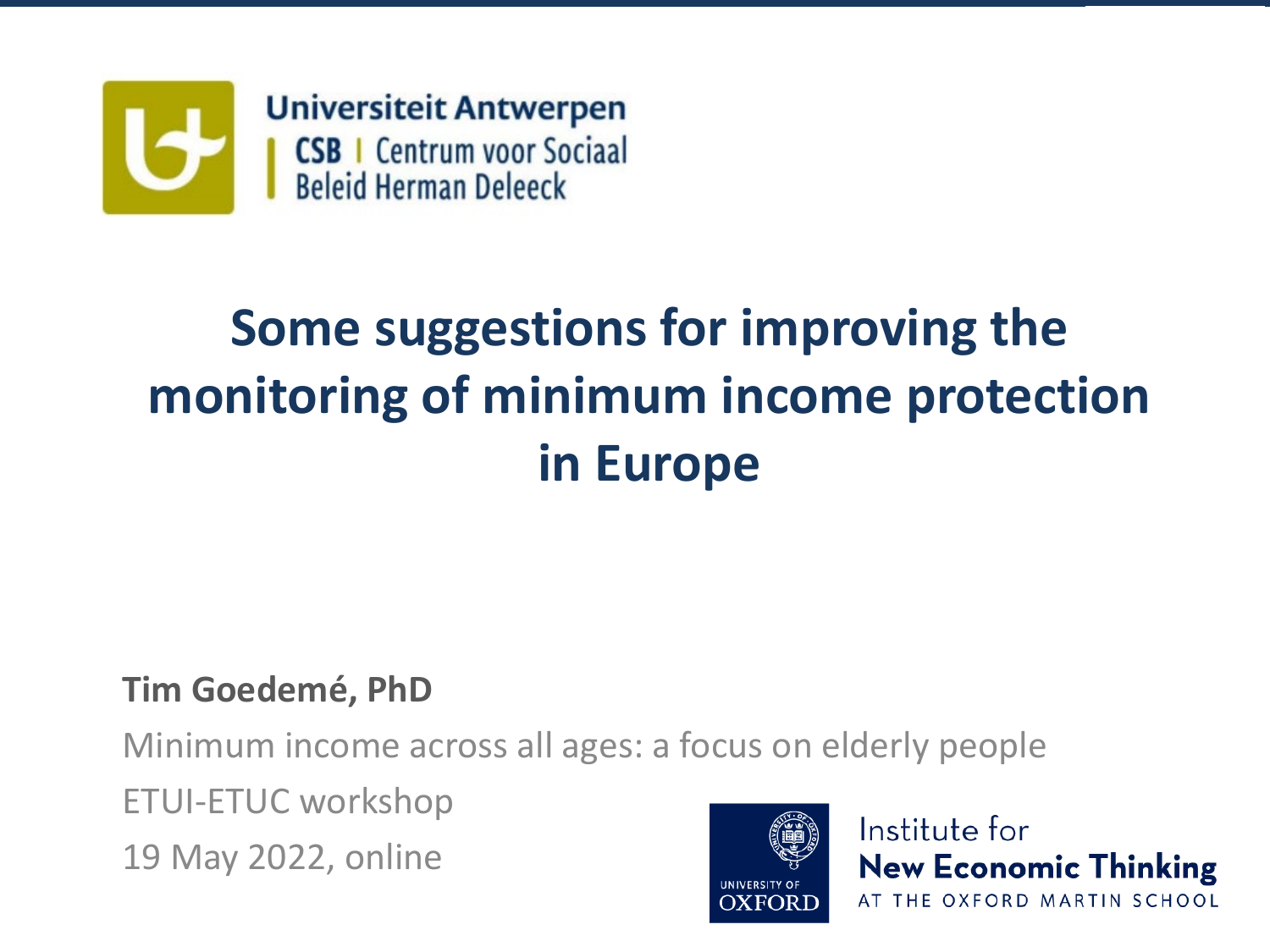# This presentation

• A more consistent way of ranking countries and monitoring trends in poverty: the EHC

• Monitoring adequacy of minimum income schemes: the added value of reference budgets

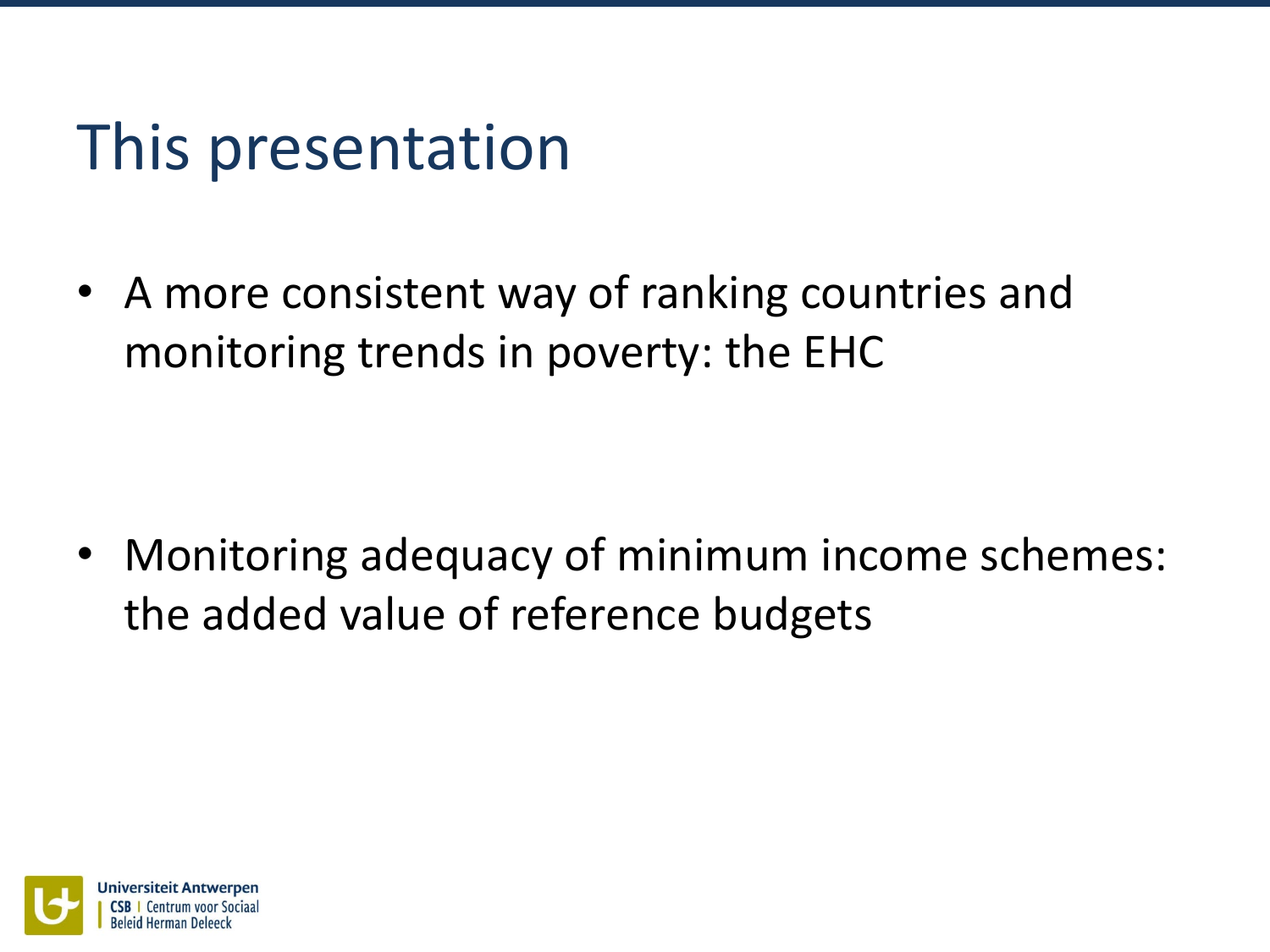Dashboard of indicators

Recurring discussions:

- Fast economic growth or decline
- Comparisons across countries

In sum:

- Conflicting results, for some purposes: too many indicators
- Need to add pan-European perspective

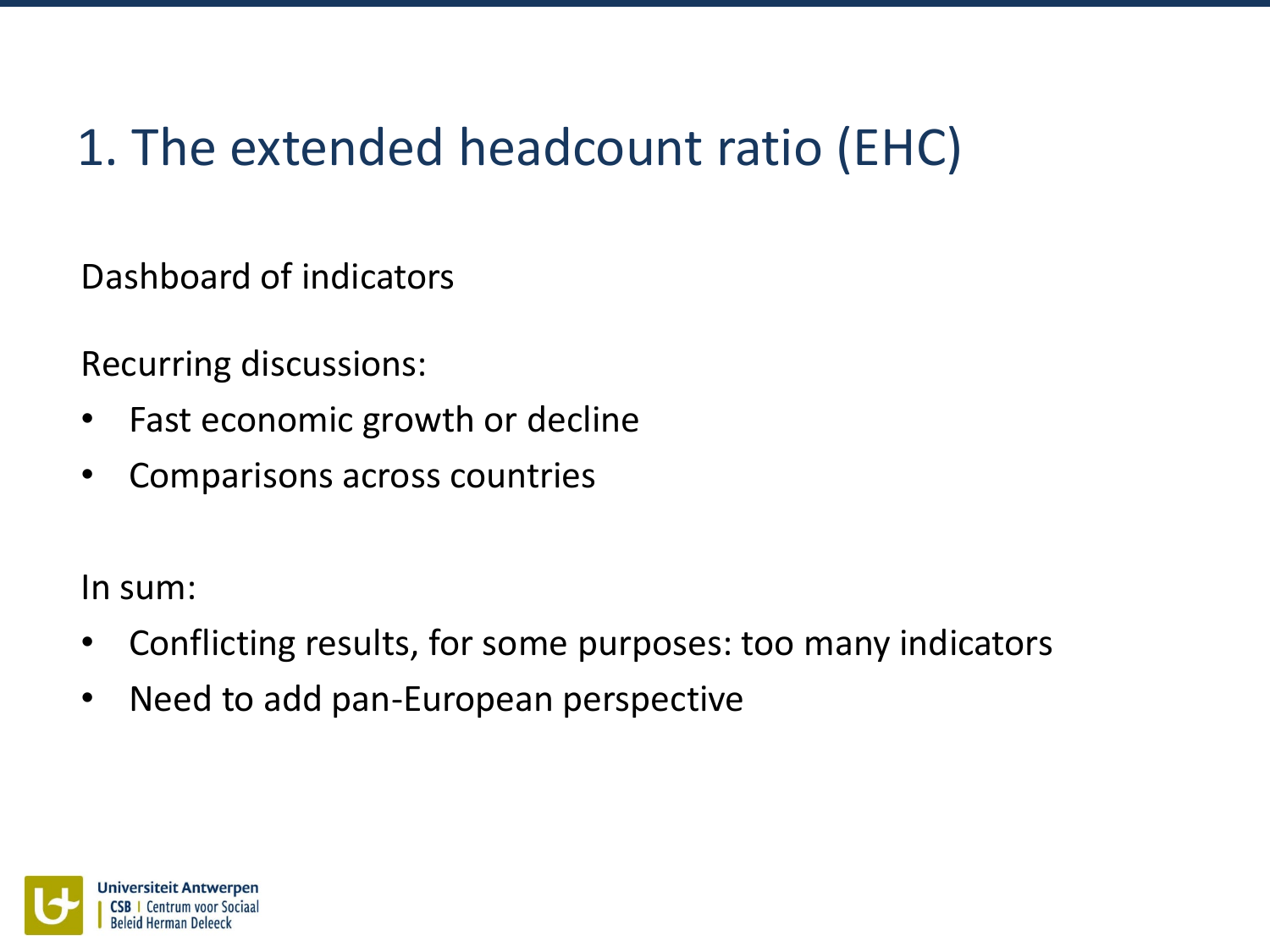- Goedemé et al. (2022) A new poverty indicator for Europe : the extended headcount ratioo, *Journal of European Social Policy*, <https://doi.org/10.1177/09589287221080414>.
- Simultaneously and consistently captures:
	- Importance of social context for poverty
	- Level of threshold is important (pan-EU perspective)
	- Intensity of poverty is important
	- Avoid being relativistic for changes across time

• Furthermore: non-binary + focus on poorest of the poor + income-based

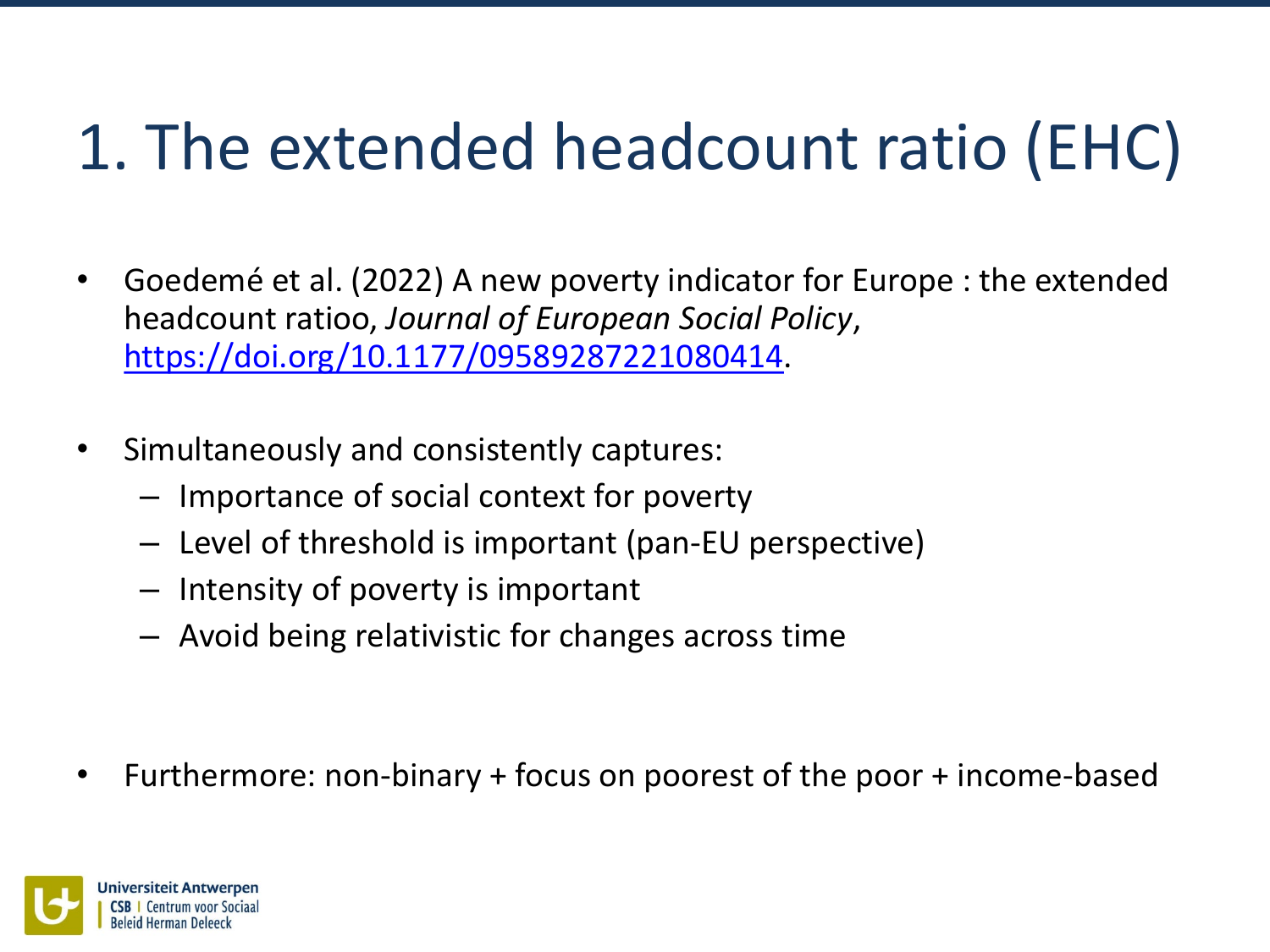Two thresholds: fixed threshold + floating threshold

- Fixed threshold: minimum necessities, same for everyone, always.
	- Average cost healthy diet + rent for small apartment + 10%, constant prices
- Floating threshold: AROP60 threshold, if higher than fixed threshold

We stay as close as possible to AROP60 (facilitating understanding), with same pitfalls and potential for improvement

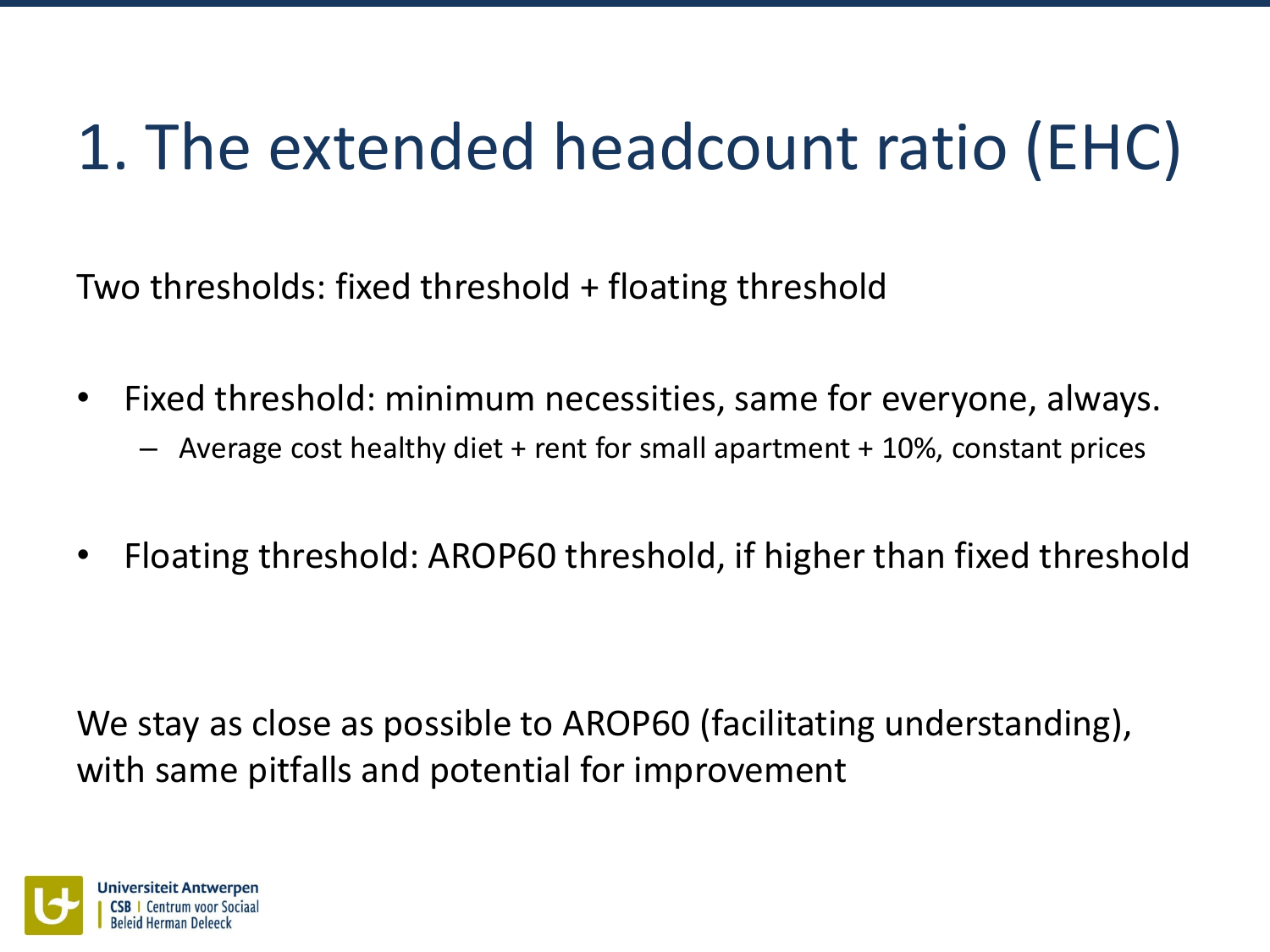The at-risk-of-poverty rate, the extended headcount ratio and  $HC_F$  in 2017

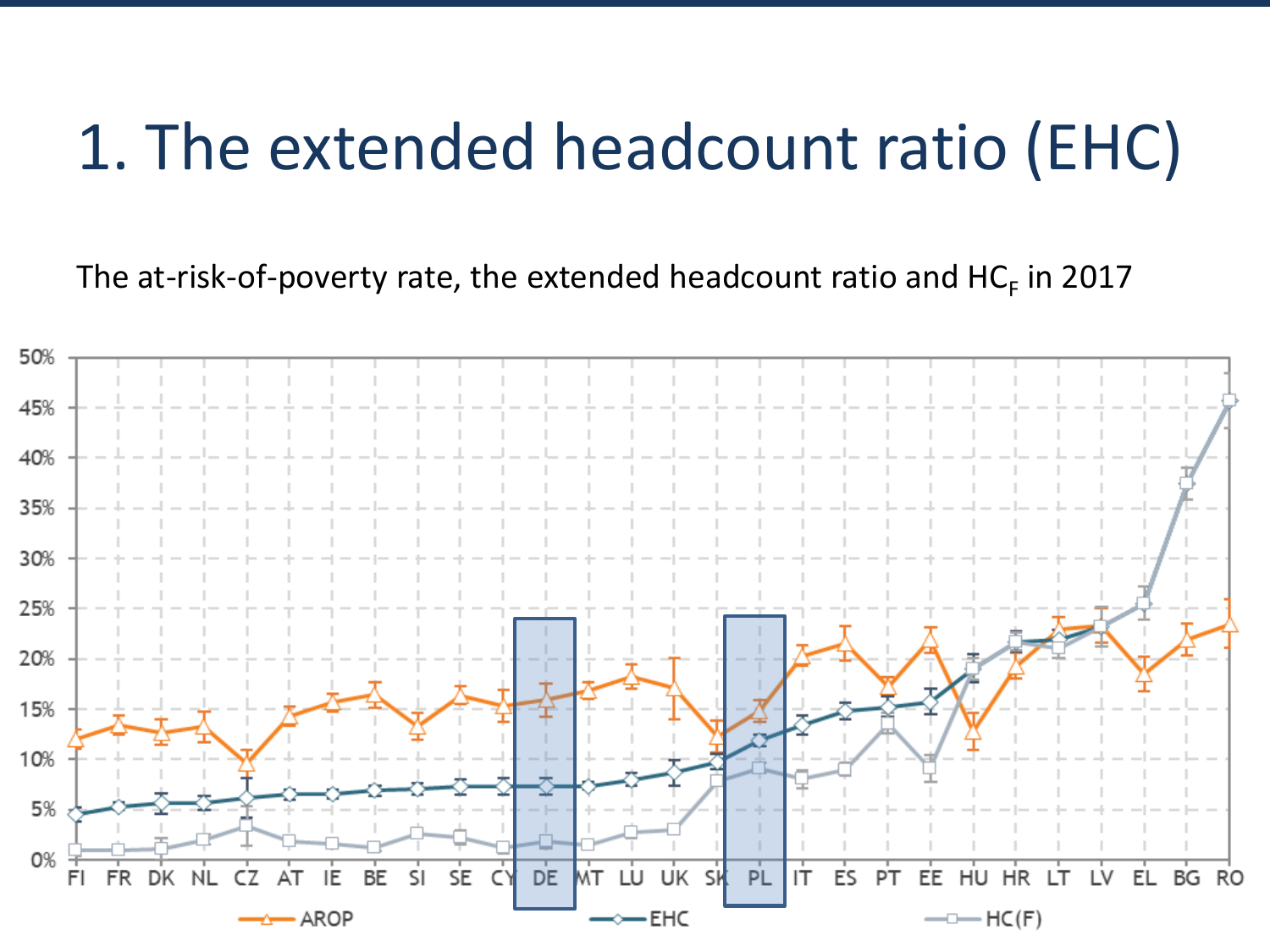

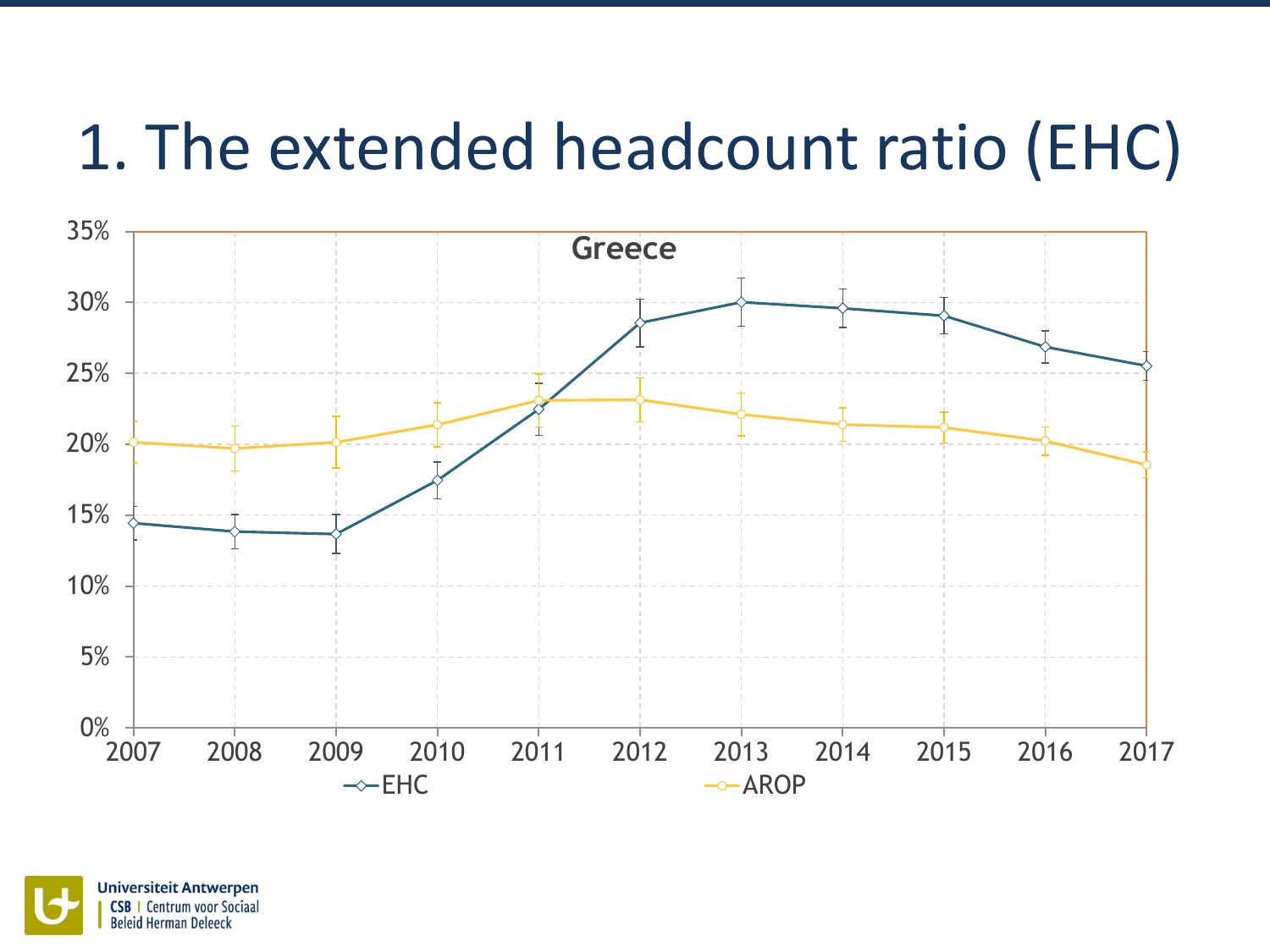# 2. Income AND expenditures

Adequate minimum income:

• Income provides autonomy

• Requires affordable goods and services: their cost is key

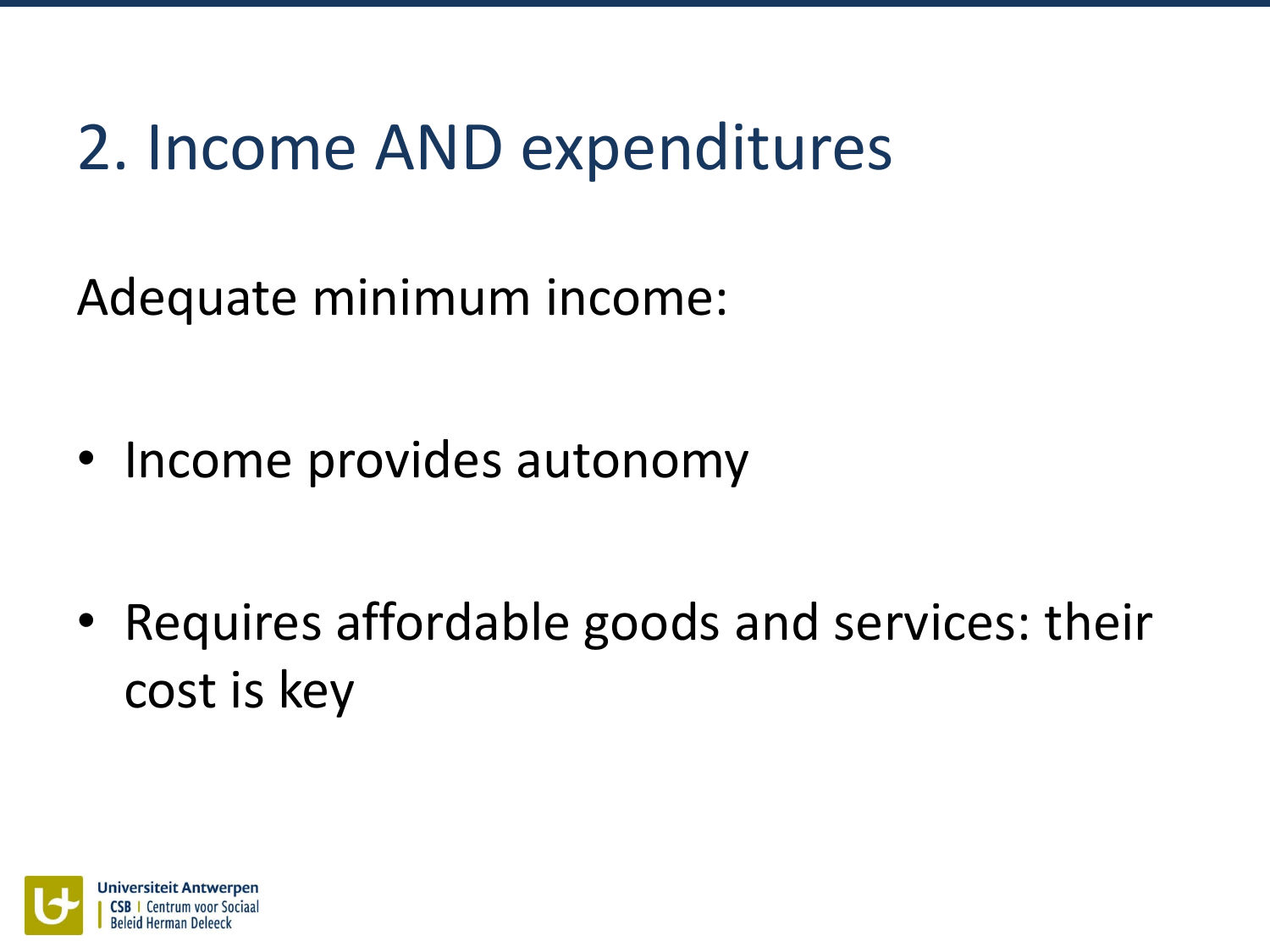# 2. Income AND expenditures





Goedemé, et al. (2019), 'What Does It Mean To Live on the Poverty Threshold? Lessons From Reference Budgets', in B. Cantillon, T. Goedemé and J. Hills (eds.), *Decent incomes for all. Improving policies in Europe*, New York: Oxford University Press.